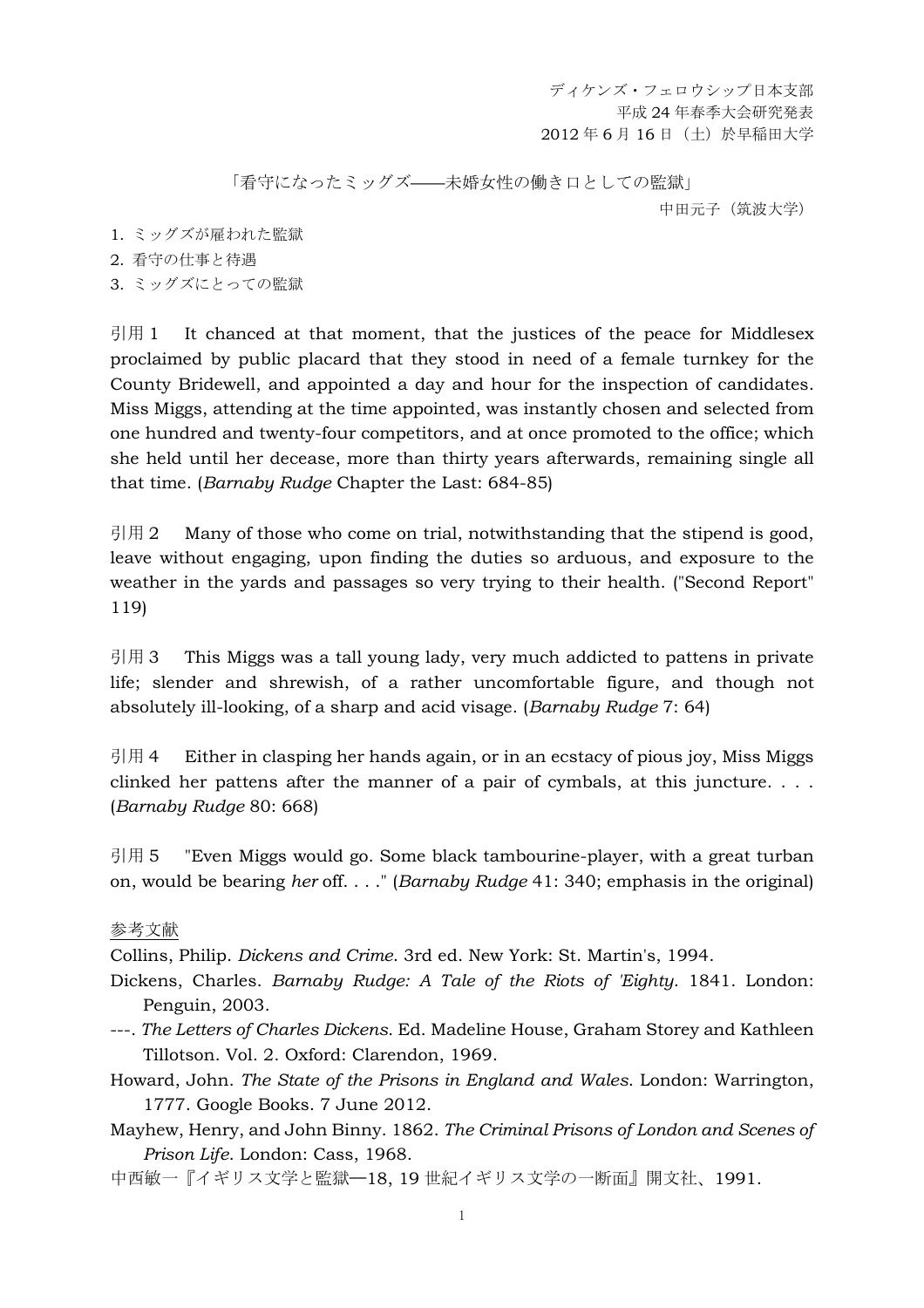- "Report from the Select Committee on Metropolis Improvements; with the minutes of evidence and appendix." 1836. House of Commons Parliamentary Papers Online. 10 June 2012.
- "Report from Select Committee on Secondary Punishments; together with the minutes of evidence, an appendix, and index." 1831-32. House of Commons Parliamentary Papers Online. 10 June 2012.
- "Second Report of the Inspectors Appointed under the Provisions of the Act 5 & 6 Will. IV. c. 38, to Visit the Different Prisons of Great Britain. I. Home District." 1837, Vol. XXXII. House of Commons Parliamentary Papers Online. 5 June 2012.
- "Sixth Report of the Inspectors Appointed under the Provisions of the Act 5 & 6 Will.
- IV. c. 38, to Visit the Different Prisons of Great Britain. I. Home District." 1841, Vol. XXV. House of Commons Parliamentary Papers Online. 5 June 2012.
- "Third Report of the Inspectors Appointed under the Provisions of the Act 5 & 6 Will.

\_\_\_\_\_\_\_\_\_\_\_\_\_\_\_\_\_\_\_\_\_\_\_\_\_\_\_\_\_\_\_\_\_\_\_\_\_\_\_\_\_\_\_\_\_\_\_\_\_\_\_\_\_\_\_\_\_\_\_\_\_\_\_\_\_\_\_\_\_\_\_\_\_\_\_\_\_\_\_\_\_\_

IV. c. 38, to Visit the Different Prisons of Great Britain. I. Home District." 1837-38,

Vol. XXX. House of Commons Parliamentary Papers Online. 5 June 2012. "Want Places." *Times*. 4 March 1841. Times Online.5 June 2012.



MAP ILLUSTRATIVE OF THE LOCALITY OF THE SEVERAL PRISONS OF THE METROPOLIS.



図1 Mayhew and Binny 276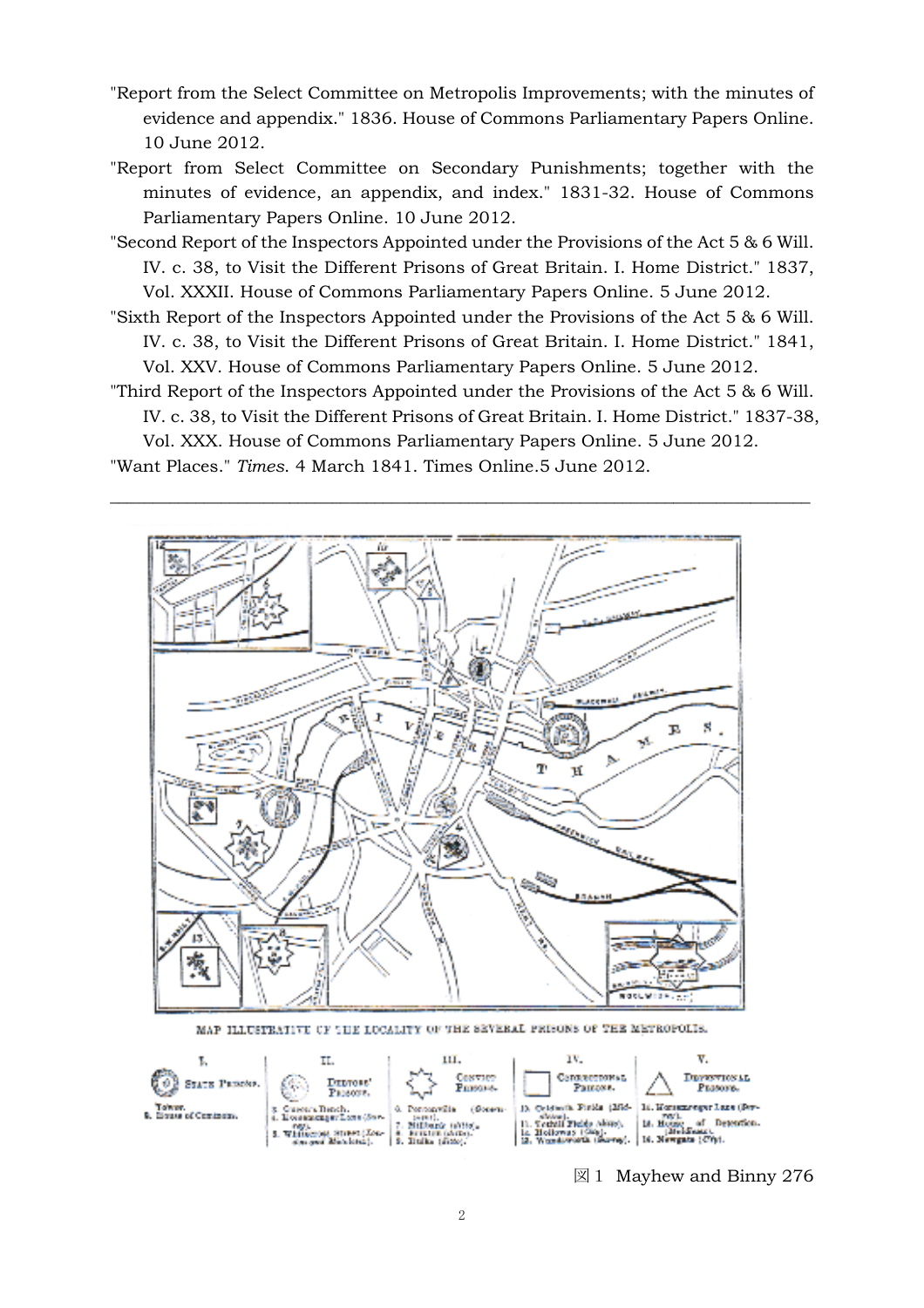

図 2 "Piety in Pattens or Timbertoe on Tiptoe,"1773 部分



図 3 *Barnaby Rudge* 669